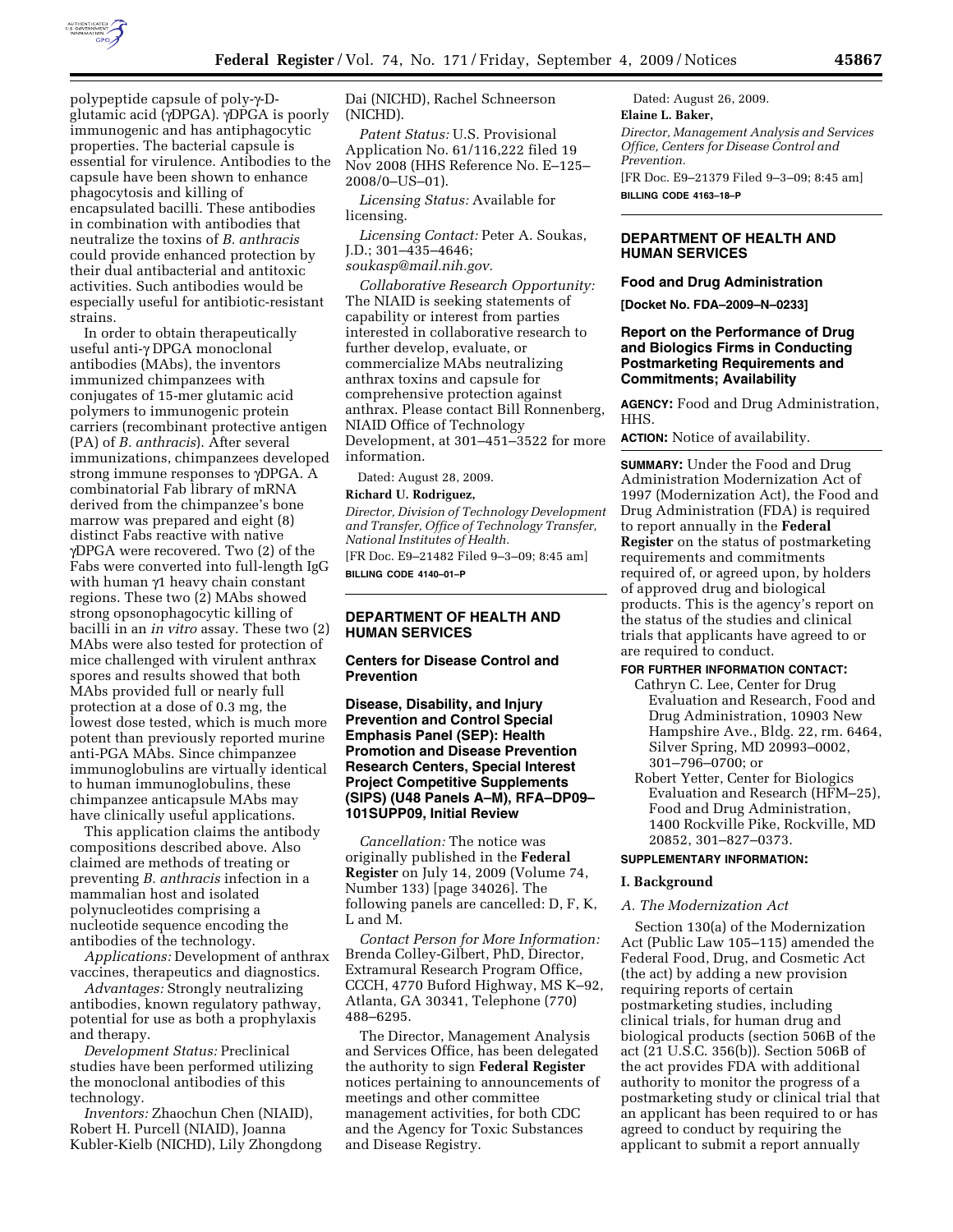providing information on the status of the postmarketing study/clinical trial. This report must also include reasons, if any, for failure to complete the study/ clinical trial. These studies and clinical trials are intended to further define the safety, efficacy, or optimal use of a product and therefore play a vital role in fully characterizing the product.

Under the Modernization Act, commitments to conduct postmarketing studies or clinical trials included both studies/clinical trials that applicants agreed to conduct as well as studies/ clinical trials that applicants were required to conduct under FDA regulations.1

## *B. The Food and Drug Administration Amendments Act of 2007*

On September 27, 2007, the President signed Public Law 110–85, the Food and Drug Administration Amendments Act of 2007 (FDAAA). Section 901, in Title IX of FDAAA, created a new section 505(o) of the act authorizing FDA to require certain studies and clinical trials for human drug and biological products approved under section 505 of the act or section 351 of the Public Health Service Act. Under FDAAA, FDA has been given additional authority to require applicants to conduct and report on postmarketing studies and clinical trials to assess a known serious risk, assess signals of serious risk, or identify an unexpected serious risk related to the use of a product. This new authority became effective on March 25, 2008. FDA may now take enforcement action against applicants who fail to conduct studies and clinical trials required under FDAAA, as well as studies and clinical trials required under FDA regulations (see sections 505(o)(1), 502(z), and 303(f) of the act; 21 U.S.C. 355(o)(1), 352(z), and 333(f)).

Although regulations implementing the Modernization Act postmarketing authorities use the term ''postmarketing commitment'' to refer to both required studies and studies applicants agree to conduct, in light of the new authorities enacted in FDAAA, FDA has decided it is important to distinguish between enforceable postmarketing requirements and unenforceable postmarketing commitments. Therefore, in this notice

and report, FDA refers to studies/ clinical trials that an applicant is required to conduct as ''postmarketing requirements'' (PMRs) and studies/ clinical trials that an applicant agrees to but is not required to conduct as ''postmarketing commitments'' (PMCs). Both are addressed in this notice and report.

## *C. FDA's Implementing Regulations*

On October 30, 2000 (65 FR 64607), FDA published a final rule implementing section 130 of the Modernization Act. This rule modified the annual report requirements for new drug applications (NDAs) and abbreviated new drug applications (ANDAs) by revising § 314.81(b)(2)(vii)  $(21$  CFR 314.81(b) $(2)$ (vii)). The rule also created a new annual reporting requirement for biologics license applications (BLAs) by establishing § 601.70 (21 CFR 601.70). The rule described the content and format of the annual progress report, and clarified the scope of the reporting requirement and the timing for submission of the annual progress reports. The rule became effective on April 30, 2001. The regulations apply only to human drug and biological products that are approved under NDAs, ANDAs, and BLAs. They do not apply to animal drugs or to biological products regulated under the medical device authorities.

The reporting requirements under §§ 314.81(b)(2)(vii) and 601.70 apply to PMRs and PMCs made on or before the enactment of the Modernization Act (November 21, 1997), as well as those made after that date. Therefore, studies and clinical trials required under FDAAA are covered by the reporting requirements in these regulations.

Sections  $314.81(b)(2)(\tilde{v}ii)$  and  $601.70$ require applicants of approved drug and biological products to submit annually a report on the status of each clinical safety, clinical efficacy, clinical pharmacology, and nonclinical toxicology study/clinical trial that is required by FDA or that they have committed to conduct either at the time of approval or after approval of their NDA, ANDA, or BLA. The status of PMCs concerning chemistry, manufacturing, and production controls and the status of other studies/clinical trials conducted on an applicant's own initiative are not required to be reported under §§ 314.81(b)(2)(vii) and 601.70 and are not addressed in this report. It should be noted, however, that applicants are required to report to FDA on these commitments made for NDAs and ANDAs under § 314.81(b)(2)(viii). Furthermore, section 505(o)(1)(E) of the act as amended by FDAAA requires that

applicants report periodically on the status of each required study/clinical trial and each study/clinical trial ''otherwise undertaken \* \* \* to investigate a safety issue \* \* \* .''

According to the regulations, once a PMR has been required or a PMC has been agreed upon, an applicant must report on the progress of the PMR/PMC on the anniversary of the product's approval until the PMR/PMC is completed or terminated and FDA determines that the PMR/PMC has been fulfilled or that the PMR/PMC is either no longer feasible or would no longer provide useful information. The annual progress report must include a description of the PMR/PMC, a schedule for completing the PMR/PMC, and a characterization of the current status of the PMR/PMC. The report must also provide an explanation of the PMR/PMC status by describing briefly the progress of the PMR/PMC. A PMR/PMC schedule is expected to include the actual or projected dates for the following: (1) Submission of the final protocol to FDA, (2) completion of subject accrual or initiation of an animal study, (3) completion of the study/clinical trial, and (4) submission of the final report to FDA. The status of the PMR/PMC must be described in the annual report according to the following definitions:

• *Pending*: The study/clinical trial has not been initiated (i.e., no subjects have been enrolled or animals dosed), but does not meet the criteria for delayed (i.e., the original projected date for initiation of subject accrual or initiation of animal dosing has not passed);

• *Ongoing*: The study/clinical trial is proceeding according to or ahead of the original schedule;

• *Delayed*: The study/clinical trial is behind the original schedule;

• *Terminated*: The study/clinical trial was ended before completion, but a final report has not been submitted to FDA; or

• *Submitted*: The study/clinical trial has been completed or terminated, and a final report has been submitted to FDA.

Databases containing information on PMRs/PMCs are maintained at the Center for Drug Evaluation and Research (CDER) and the Center for Biologics Evaluation and Research (CBER).

#### **II. Summary of Information From Postmarketing Status Reports**

This report, published to fulfill the annual reporting requirement under the Modernization Act, summarizes the status of PMRs and PMCs as of September 30, 2008. If a requirement or commitment did not have a schedule, or

<sup>1</sup>FDA could require postmarketing studies and clinical trials under the following circumstances: To verify and describe clinical benefit for a human drug approved in accordance with the accelerated approval provisions (21 U.S.C. 356(b)(2)(A); 21 CFR 314.510 and 601.41); for a drug approved on the basis of animal efficacy data because human efficacy trials are not ethical or feasible (21 CFR 314.610(b)(1) and 601.91(b)(1)); and for marketed drugs that are not adequately labeled for children (Pediatric Research Equity Act (21 U.S.C. 355B; Public Law 108–155)).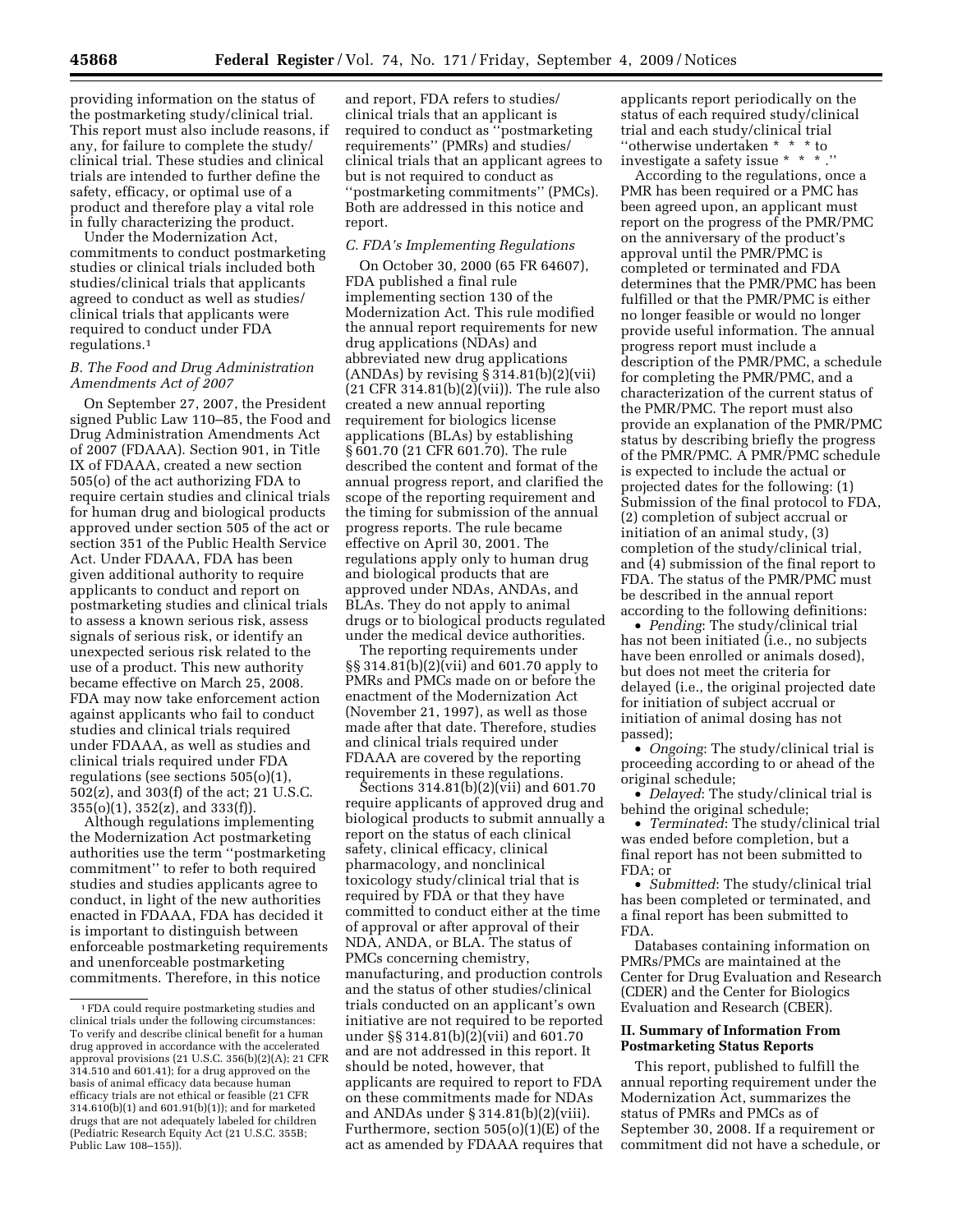a postmarketing progress report was not received in the previous 12 months, the PMR/PMC is categorized according to the most recent information available to the agency.

Information in this report covers any PMR/PMC that was made, in writing, at the time of approval or after approval of an application or a supplement to an application, including PMRs required under FDAAA (section 505(o)(3) of the act), PMRs required under FDA regulations (e.g., PMRs required to demonstrate clinical benefit of a product following accelerated approval (see footnote 1 of this document)), and PMCs agreed to by the applicant.

Information summarized in this report includes the following: (1) The number of applicants with open (uncompleted) PMRs/PMCs, (2) the number of open PMRs/PMCs, (3) the status of open PMRs/PMCs as reported in § 314.81(b)(2)(vii) or § 601.70 annual reports, (4) the status of concluded PMRs/PMCs as determined by FDA, and (5) the number of applications with open PMRs/PMCs for which applicants did not submit an annual report within 60 days of the anniversary date of U.S. approval.

Additional information about PMRs/ PMCs submitted by applicants to CDER and CBER is provided on FDA's Web site at *http://www.fda.gov/Drugs/ GuidanceComplianceRegulatory Information/Post-marketingPhaseIV Commitments/default.htm*. Neither the Web site nor this notice include information about PMCs concerning chemistry, manufacturing, and controls. It is FDA policy not to post information on the Web site until it has been reviewed for accuracy. Numbers published in this notice cannot be compared with the numbers resulting from searches of the Web site because this notice incorporates totals for all PMRs/PMCs in FDA databases, including PMRs/PMCs undergoing review for accuracy. In addition, the report in this notice will be updated annually while the Web site is updated quarterly (i.e., January, April, July, and October).

Many applicants have more than one approved product and for many products there is more than one PMR or PMC. Specifically, there were 158 unique applicants with 297 NDAs/ ANDAs that had open PMRs/PMCs.

There were 54 unique applicants with 94 BLAs that had open PMRs/PMCs.

Annual status reports are required to be submitted for each open PMR/PMC within 60 days of the anniversary date of U.S. approval of the original application. In fiscal year (FY) 2008, 27 percent (59/215) of NDA/ANDA and 52 percent (43/83) of BLA annual status reports were reported late or were overdue at the close of the FY, September 30, 2008. Of the annual status reports due but not submitted within 60 days of the anniversary date of U.S. approval of the original application, 100 percent (59/59) of the NDA/ANDA and 42 percent (18/43) of the BLA reports were submitted before September 30, 2008.

Most PMRs are progressing on schedule (95 percent for NDAs/ANDAs; 89 percent for BLAs). Most PMCs are also progressing on schedule (96 percent for NDAs/ANDAs; 78 percent for BLAs). Most of the PMCs that are currently listed in the database were developed before the postmarketing requirements section of FDAAA took effect.2

### **III. What's New About This Report**

This report now provides six separate tables instead of one summary table. The tables distinguish between PMRs and PMCs and between on-schedule and off-schedule PMRs and PMCs according to the original schedule milestones. Onschedule PMRs/PMCs are categorized as pending, ongoing, or submitted. Offschedule PMRs/PMCs that have missed one of the original milestone dates are categorized as delayed or terminated. The tables include data as of September 30, 2008.

Table 1 of this document provides an overall summary of the data on all PMRs and PMCs. Tables 2 and 3 of this document provide detail on PMRs. Table 2 of this document provides additional detail on the status of onschedule PMRs.

Table 1 of this document shows that most PMRs (95 percent for NDAs/ ANDAs and 89 percent for BLAs) and most PMCs (96 percent for NDAs/ ANDAs and 78 percent for BLAs) are on schedule. Overall, of the PMRs that are pending (i.e., have not been initiated), 73 percent were created within the past 3 years.

Table 2 of this document shows that most pending PMRs for both drug and biological products are in response to the Pediatric Research and Equity Act (PREA), under which FDA requires sponsors to study new drugs, when appropriate, for pediatric populations. Under section 505B(a)(3) of the act, the initiation of these studies generally is deferred until required safety information from other studies has first been submitted and reviewed. PMRs for products approved under the animal efficacy rule (21 CFR 314.600 for drugs; 21 CFR 601.90 for biological products) can be conducted only when the product is used for its indication as a counterterrorism measure. In the absence of a public health emergency, these studies/clinical trials will remain pending indefinitely. The next largest category of pending PMRs comprises those studies/clinical trials required by FDA under FDAAA, which became effective on March 25, 2008.

Section 921 of FDAAA requires FDA to review the backlog of postmarketing safety commitments and report to Congress. CDER contracted with an external group to review the backlog of its PMRs/PMCs as well as PMR/PMC annual status reports.3 The contractors's report was recently completed and can be found on the FDA Web site at *http:// www.fda.gov/Drugs/Guidance ComplianceRegulatoryInformation/PostmarketingPhaseIVCommitments/ ucm064436.htm*. As Exhibit 9 of the report shows, the external review has resulted in a decreased number of NDA PMRs/PMCs categorized as pending because their statuses have been updated to other categories (e.g., submitted). Some of this decrease is reflected in the NDA statistics reported in this notice, which shows the status of the PMRs/PMCs as of September 30, 2008, and additional status changes will be reflected in the statistics reported in the next annual notice showing the status of the PMRs/PMCs as of September 30, 2009.

<sup>2</sup>Although there are PMCs that might meet FDAAA standards for required safety studies/ clinical trials under section 505(o)(3)(B) of the act (21 U.S.C. 355(o)(3)(B)) if they were first determined to be necessary today, they may be converted to PMRs only if FDA becomes aware of new safety information.

<sup>3</sup>The external backlog review covered PMRs/ PMCs for NDAs and CDER-regulated BLAs. CBER conducted a separate backlog review of the CBERregulated BLAs.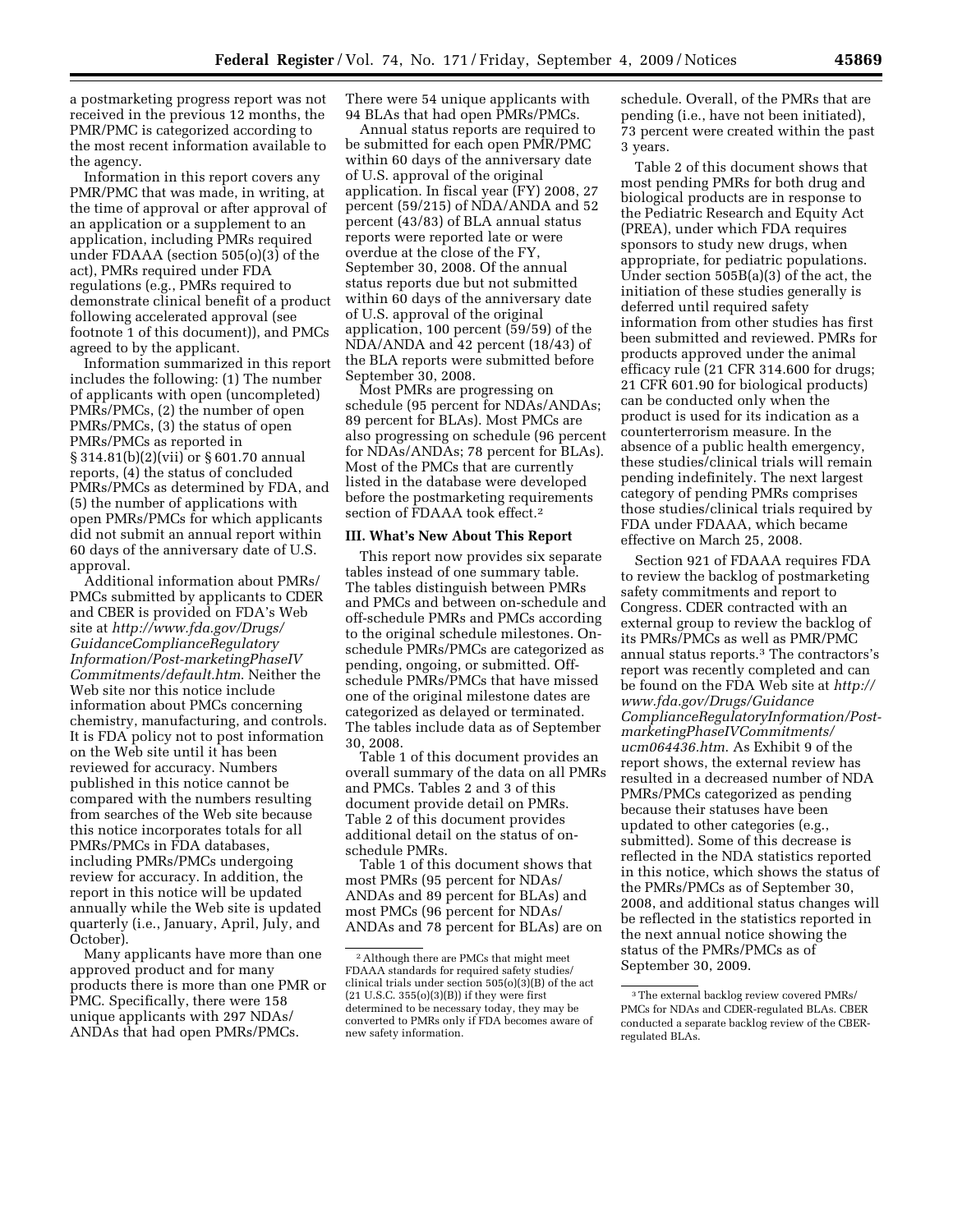Table 3 of this document provides additional detail on the status of offschedule PMRs. The majority of offschedule PMRs (which account for only 5 percent of the total for NDAs/ANDAs and 11 percent for BLAs) are delayed according to the original schedule milestones (93 percent (13/14) for NDAs/ANDAs; 71 percent (5/7) for BLAs). However, after discussion between FDA and applicants, the original schedules may have been adjusted for unanticipated delays in the progress of the study/clinical trial (e.g., difficulties with subject enrollment in a trial for a marketed drug or need for additional time to analyze results). In this report, study status reflects the status in relation to the original study

schedule regardless of whether adjustments to the schedule have been made.

Tables 4 and 5 of this document provide additional detail on the status of PMCs. Table 4 provides additional detail on the status of on-schedule PMCs. Pending PMCs comprise 56 percent (544/965) of the on-schedule NDA and ANDA PMCs and 40 percent (112/279) of the on-schedule BLA PMCs.

Table 5 of this document provides additional details on the status of offschedule PMCs. The majority of offschedule PMCs (which account for only 4 percent for NDAs/ANDAs and 22 percent for BLAs) are delayed according to the original schedule milestones (91

percent (39/43) for NDAs/ANDAs; 97 percent (76/78) for BLAs). However, after discussion between FDA and applicants, the original schedules may have been adjusted for unanticipated delays in the progress of the study/ clinical trial (e.g., difficulties with subject enrollment in a trial for a marketed drug or need for additional time to analyze results).

Table 6 of this document provides details about PMRs and PMCs that were concluded in the previous year. Most concluded PMRs and PMCs were fulfilled (80 percent of NDA/ANDA PMRs and 70 percent of BLA PMRs; 86 percent of NDA/ANDA PMCs and 97 percent of BLA PMCs).

TABLE 1.—SUMMARY OF POSTMARKETING REQUIREMENTS AND COMMITMENTS (NUMBERS AS OF SEPTEMBER 30, 2008)

|                                                       | NDA/ANDA (% of Total PMR<br>or % of Total PMC) | BLA (% of Total PMR or % of<br>Total PMC) <sup>1</sup> |
|-------------------------------------------------------|------------------------------------------------|--------------------------------------------------------|
| Number of open PMRs                                   | 306                                            | 65                                                     |
| On-schedule open PMRs (see table 2 of this document)  | 292 (95%)                                      | 58 (89%)                                               |
| Off-schedule open PMRs (see table 3 of this document) | 14 (5%)                                        | 7 (11%)                                                |
| Number of open PMCs                                   | 1.008                                          | 357                                                    |
| On-schedule open PMCs (see table 4 of this document)  | 965 (96%)                                      | 279 (78%)                                              |
| Off-schedule open PMCs (see table 5 of this document) | 43 (4%)                                        | 78 (22%)                                               |

1On October 1, 2003, FDA completed a consolidation of certain therapeutic products formerly regulated by CBER into CDER. Consequently, CDER now reviews many BLAs. Fiscal year statistics for postmarketing requirements and commitments for BLAs reviewed by CDER are included in BLA totals in this table.

TABLE 2.—SUMMARY OF ON-SCHEDULE POSTMARKETING REQUIREMENTS (NUMBERS AS OF SEPTEMBER 30, 2008)

| On-Schedule Open PMRs               | NDA/ANDA (% of Total PMR) | BLA (% of Total PMR) <sup>1</sup> |
|-------------------------------------|---------------------------|-----------------------------------|
| Pending by type                     |                           |                                   |
| Accelerated approval                | 15                        | 3                                 |
| PREA <sup>2</sup>                   | 194                       | 24                                |
| Animal efficacy <sup>3</sup>        | 2                         | 0                                 |
| FDAAA safety (since March 25, 2008) | 30                        | 12                                |
| Total                               | 241 (79%)                 | 39 (60%)                          |
| Ongoing                             |                           |                                   |
| Accelerated approval                | 17                        | 3                                 |
| PREA <sup>2</sup>                   | 13                        | 6                                 |
| Animal efficacy <sup>3</sup>        | 0                         | 0                                 |
| FDAAA safety (since March 25, 2008) | 0                         | 4                                 |
| Total                               | 30 (10%)                  | 13 (20%)                          |
| Submitted                           |                           |                                   |
| Accelerated approval                | 12                        | $\overline{c}$                    |
| PREA <sup>2</sup>                   | 9                         | 4                                 |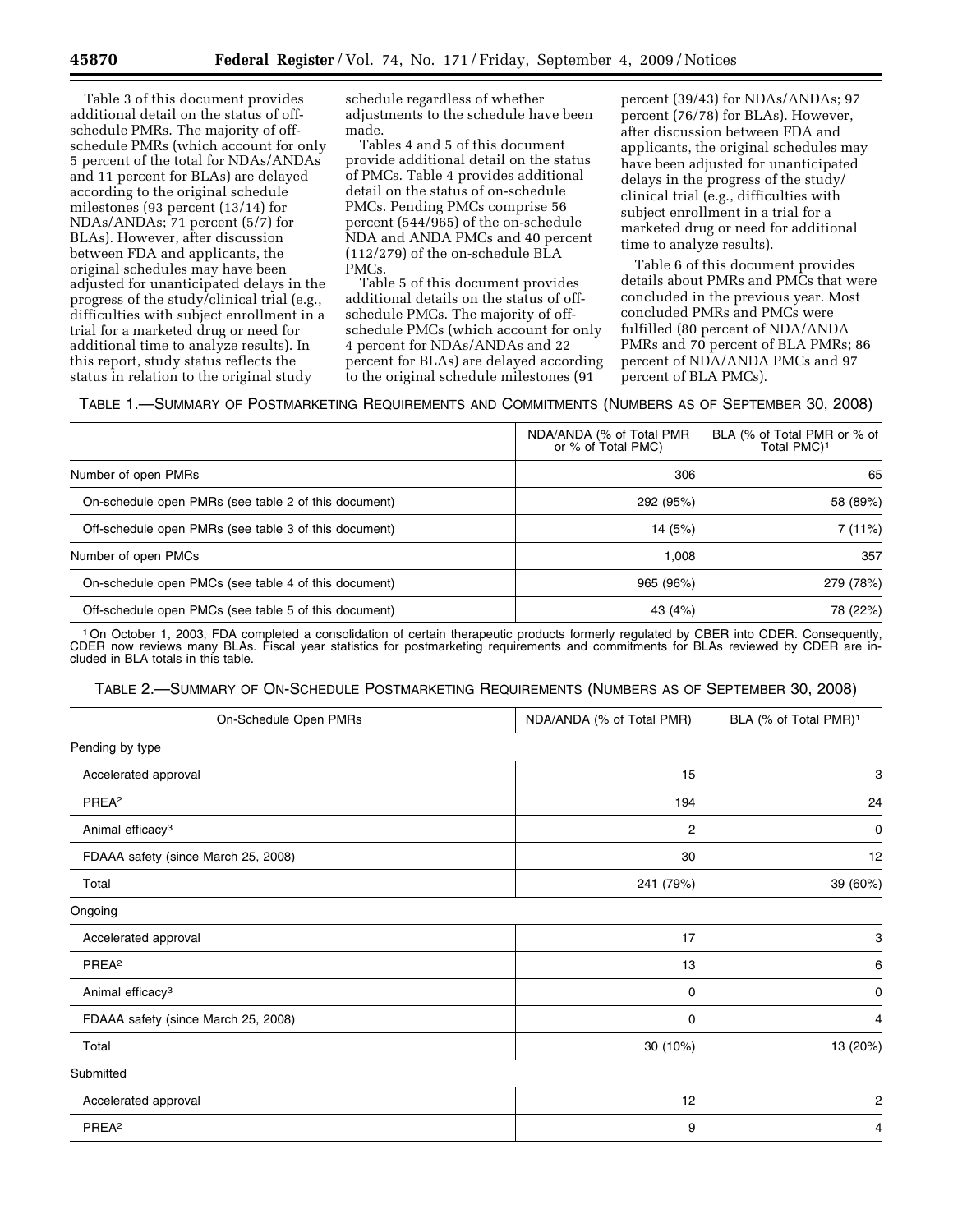# TABLE 2.—SUMMARY OF ON-SCHEDULE POSTMARKETING REQUIREMENTS (NUMBERS AS OF SEPTEMBER 30, 2008)— **Continued**

| On-Schedule Open PMRs               | NDA/ANDA (% of Total PMR) | BLA (% of Total PMR) <sup>1</sup> |
|-------------------------------------|---------------------------|-----------------------------------|
| Animal efficacy <sup>3</sup>        |                           | $\Omega$                          |
| FDAAA safety (since March 25, 2008) |                           | $\Omega$                          |
| Total                               | 21 (12%)                  | 6(9%)                             |
| <b>Combined Total</b>               | 292 (95%)                 | 58 (89%)                          |

1See note 1 for table 1 of this document.

2 Many PREA studies have a pending status. PREA studies are usually deferred because the product is ready for approval in adults. Initiation of these studies also may be deferred until additional safety information from ot

<sup>3</sup> PMRs for products approved under the animal efficacy rule (21 CFR 314.600 for drugs; 21 CFR 601.90 for biological products) can be conducted only when the product is used for its indication as a counterterrorism measure. In the absence of a public health emergency, these studies/clinical trials will remain pending indefinitely.

## TABLE 3.—SUMMARY OF OFF-SCHEDULE POSTMARKETING REQUIREMENTS (NUMBERS AS OF SEPTEMBER 30, 2008)

| Off-Schedule Open PMRs              | NDA/ANDA (% of Total PMR) | BLA (% of Total PMR) <sup>1</sup> |
|-------------------------------------|---------------------------|-----------------------------------|
| Delayed                             |                           |                                   |
| Accelerated approval                | 4                         | 2                                 |
| <b>PREA</b>                         | 9                         | 3                                 |
| Animal efficacy                     | 0                         | 0                                 |
| FDAAA safety (since March 25, 2008) | 0                         | 0                                 |
| Total                               | 13 (4%)                   | 5(8%)                             |
| Terminated                          | 1(0.3%)                   | 2(3%)                             |
| Combined total                      | 14 (5%)                   | 7 (11%)                           |

1See note 1 for table 1 of this document.

# TABLE 4.—SUMMARY OF ON-SCHEDULE POSTMARKETING COMMITMENTS (NUMBERS AS OF SEPTEMBER 30, 2008)

| On-Schedule Open PMCs | NDA/ANDA (% of Total PMC) | BLA (% of Total PMC) <sup>1</sup> |
|-----------------------|---------------------------|-----------------------------------|
| Pending               | 544 (54%)                 | 112 (31%)                         |
| Ongoing               | 166 (17%)                 | 93 (26%)                          |
| Submitted             | 255 (25%)                 | 74 (21%)                          |
| Combined total        | 965 (96%)                 | 279 (78%)                         |

<sup>1</sup> See note 1 for table 1 of this document.

# TABLE 5.—SUMMARY OF OFF-SCHEDULE POSTMARKETING COMMITMENTS (NUMBERS AS OF SEPTEMBER 30, 2008)

| Off-Schedule Open PMCs | NDA/ANDA (% of Total PMC) | BLA (% of Total PMC) <sup>1</sup> |
|------------------------|---------------------------|-----------------------------------|
| Delayed                | 39 (4%)                   | 76 (21%)                          |
| Terminated             | 4 (0.4%)                  | 2(1%)                             |
| Combined total         | 43 (4%)                   | 78 (22%)                          |

<sup>1</sup> See note 1 for table 1 of this document.

# TABLE 6.—SUMMARY OF CONCLUDED POSTMARKETING REQUIREMENTS AND COMMITMENTS (OCTOBER 1, 2007 TO OCTOBER 1, 2008)

|                             | NDA/ANDA (% of Total) | BLA (% of Total) <sup>1</sup> |
|-----------------------------|-----------------------|-------------------------------|
| <b>Concluded PMRs</b>       |                       |                               |
| Requirement met (fulfilled) | 12 (80%)              | 7 (70%)                       |